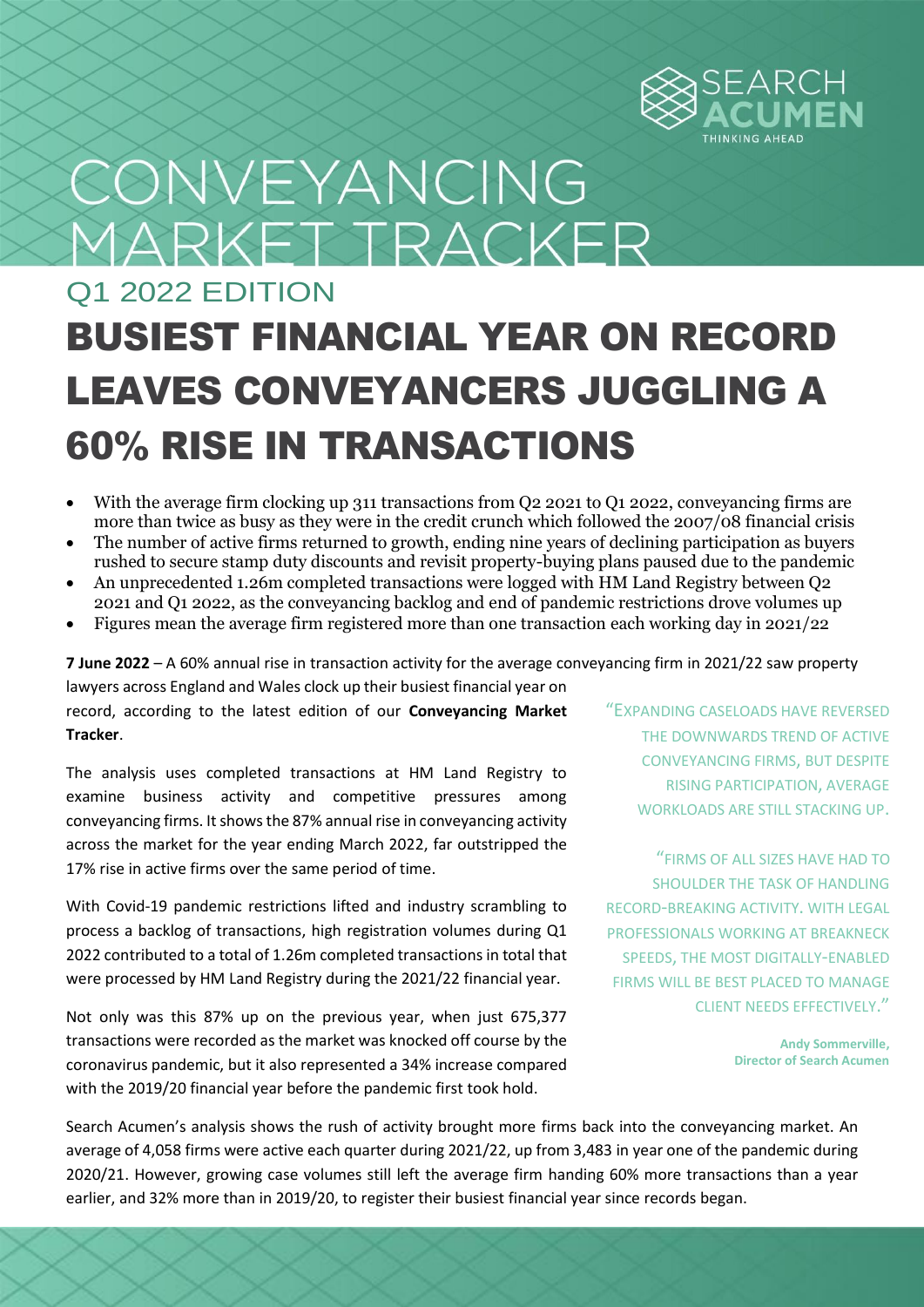The average number of transactions per firm weighed in at 311 for the 2021/22 financial year, surpassing the previous record of 252 set in 2015/16 when the introduction of higher stamp duty land tax rates for landlords and second home buyers in England and Wales sparked a rush of transactions to beat the March 2016 deadline.

This time around, the effort to clear the Covid-19 induced backlog and keep pace with buyer demand meant the average conveyancing firm registered more than one completed transaction per day throughout the year (311 transactions vs. 255 working days = 1.22 transactions per day). This is more than twice the pace of activity seen during 2011/12 when the housing and mortgage markets struggled to recover from the 2007/8 financial crash, and the average firm conveyancing completed just 135 transactions at a rate of 0.53 per day.



### GRAPH 1: AVERAGE AND TOTAL ANNUAL TRANSACTIONS

The rush of transactions has served – at least for now – to reverse the trend of declining participation in the conveyancing market. Search Acumen's analysis shows that 2021/22 halted a nine-year sequence whereby the average number of active firms per quarter fell year-on-year.

While participation fell the steepest during 2020/21 as the pandemic temporarily halted transaction activity and shut the housing market, activity has more than bounced back with the number of active firms (4,058) creeping back towards levels last seen in 2018/19 (4,083).

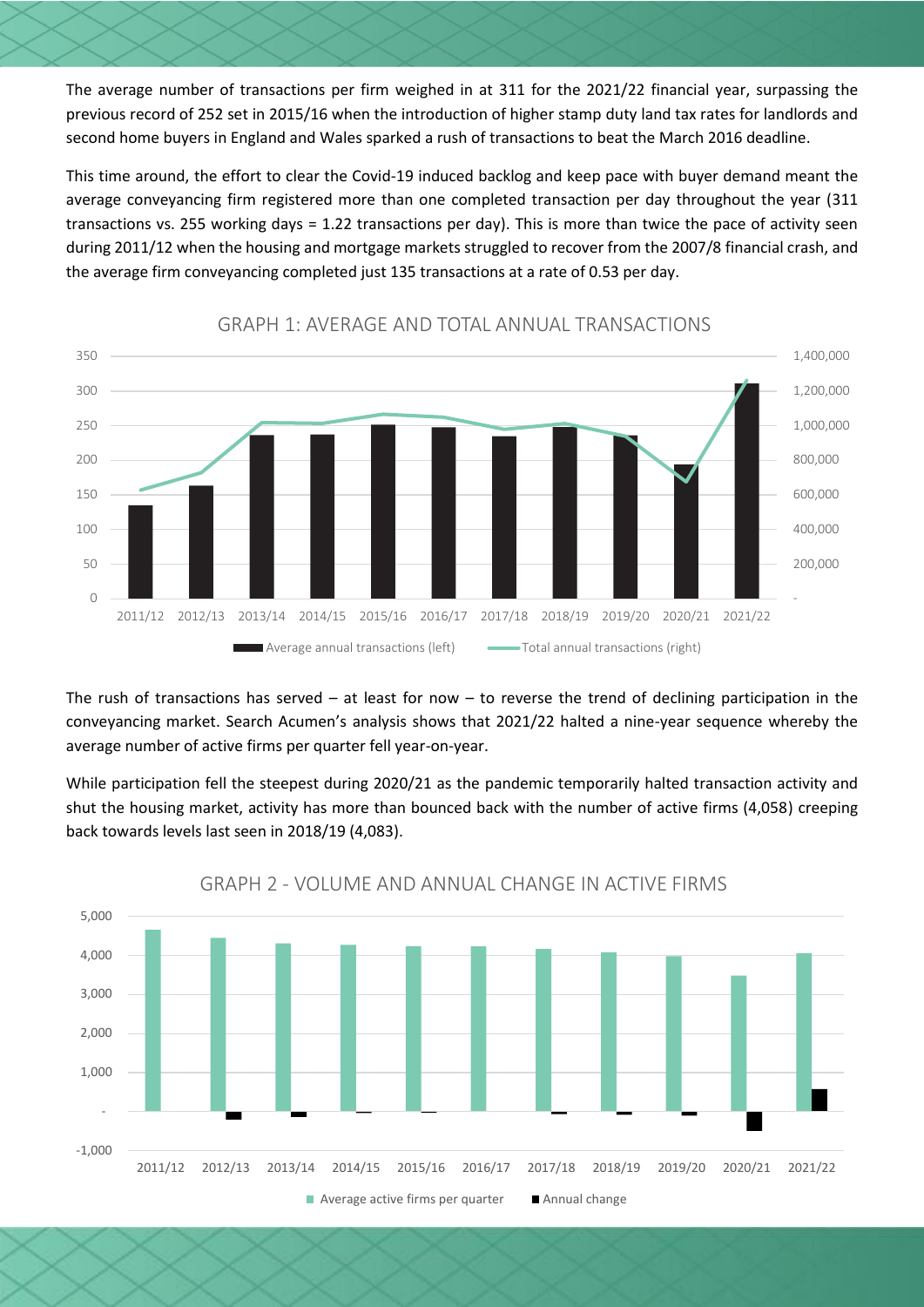The breakdown of conveyancing transaction volumes during 2021/22 shows that almost every category of activity witnessed growth. On an annual basis, the volume of first registrations saw the strongest growth with a 228% increase in registered completions compared with 2020/21, from 4,478 to 14,668.

Dealings, which make up the bulk of activity and refer to applications in respect of registered land – including transfers of title, charges and notices – rose by 89% annually, while transfers of part increased by 56%. Only dispositionary first leases – applications to register a new lease granted by the proprietor of registered land – bucked the overall trend, falling 7% annually from 1,953 in 2020/21 to 1,812 in 2021/22.



GRAPH 3 - BREAKDOWN OF TRANSACTIONS

Overall, Search Acumen's analysis shows the five biggest firms by volume of activity saw their collective market share of transaction activity dip slightly to 5% in 2021/22, having stood at 6% during both 2019/20 and 2020/21.

More broadly, the top 500 accounted for nearly three in five (57%) registered transactions, while firms outside the top 1,000 shared one in four (25%). In both instances, these figures have remained relatively consistent throughout the pandemic period as large and small conveyancers alike have shared the load created by the market boom.



### GRAPH 4 - COMBINED MARKET SHARE BY FIRM RANKING IN 2021/22